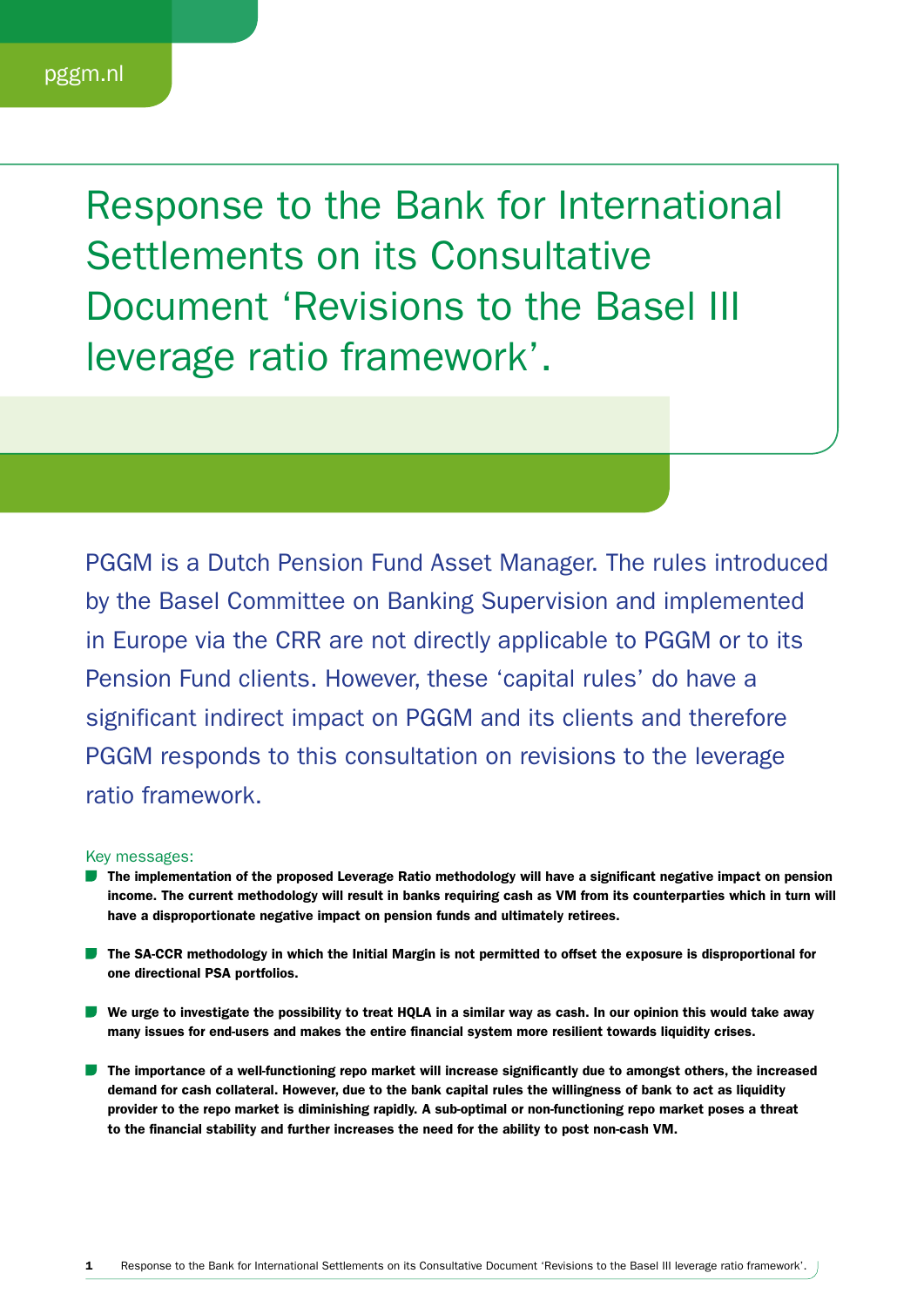# 1. Cash-only VM will lead to a fall in future pension of 6%.

Pension Scheme Arrangements (PSAs) use derivatives to hedge their interest rate risk, currency risk and inflation risk in the investment portfolios. The main purpose of hedging these risks is to reduce the volatility of the returns of the investments. More stable returns create more certainty for PSAs on the ability to pay their future pension liabilities to pensioners. Local regulators have set up stringent rules on how much risk PSAs are allowed to run within their investments portfolios. These rules make it practically impossible to meet the pension ambition of a PSA without the use of derivatives. Any impact on the derivatives markets is therefore felt by PSAs.

The restriction of the recognition of collateral within the framework by allowing only eligible cash variation margin (CVM) to offset the Replacement Cost component, is in particular a main concern to PSAs. As acknowledged by policy makers within the EMIR level  $1$  text<sup>1</sup>, Pension Funds typically minimize their allocation to cash in order to maximize the efficiency and the return for their policy holders. Therefore, pension funds are according to their Credit Support Annex (CSA) with the banks allowed to post non-cash collateral to fulfil their collateral requirements. However, due to the design of the leverage ratio and the NSFR, banks will push towards cash only CSAs to be able to offset the Replacement Cost component.

An independent report<sup>2</sup> published by Europe Economics and Bourse Consult for the European Commission estimates that if European pension funds were required to clear their derivative trades and post cash as variation margin (VM) (which is currently required in the Central Clearing structure), the total cash collateral needed by them to support a 100bps (1%) move in interest rates would amount to €205 billion to €255 billion, increasing to €420 billion in more stressed scenarios. It further estimates that this would cost European pensioners between €2.3 billion and €4.7 billion annually, a drop of 3.1% in future income for Dutch pensioners.

The impact described above is calculated taking into account the derivatives which can be cleared. However, the Leverage Ratio methodology is taking into account all derivatives which means including the currency hedging programs. This means that the impact of posting only cash as collateral will be more extreme than the figures provided in the independent report.

PGGM used to trade derivatives on a regular basis with 16 major counterparties. With only two of those banks PGGM is still able to do transactions under the current CSA terms, in which it is possible to post securities as collateral. All other banks have addressed that accepting securities as collateral is becoming an issue for them. Some of these counterparties want to increase to costs of doing transactions and four banks are already indicating that they will no longer trade under the current CSA.

For one of the largest pension fund clients of PGGM the impact of cash only collateral is illustrated. This pension fund has a total investment portfolio worth € 175 billion. It structurally hedges about 40% of the interest rate risk of its liabilities and 70% to 100% of the currency risk. Based on these exposures the amount of cash needed to meet potential variation margin requirements is roughly € 20 billion (€ 10 billion for interest and € 10 billion for FX). The drag on performance of holding this cash buffer is in the order of 0.70% per annum or  $\epsilon$  1.2 billion annually. Consistent with the methodology used in the report of Europe Economics and Bourse Consult this impact is equivalent to a drop of more than 6% in future retirement income for our members.

#### 2. Treatment of HQLA in a similar way as cash would solve many issues

As a consideration PGGM suggest to investigate the possibility to treat High Quality Liquid Assets (HQLAs) posted as variation margin in a similar way as cash, with applying appropriate haircuts. In our opinion this would take away many issues for end users and has the potential of creating a safer financial system. PGGM has four main arguments why treating HQLA similar to cash is worthwhile investigating:

1. It strongly reduces the need for PSAs to hold cash buffers and thereby reduces the negative impact on future retirement income as banks will no longer push for cash-only CSAs.

*<sup>1</sup> Recital 26. European Market Infrastructure Regulation Level 1 text. REGULATION (EU) No 648/2012 OF THE EUROPEAN PARLIAMENT AND OF THE COUNCIL of 4 July 2012 on OTC derivatives, central counterparties and trade repositories found here: http://eur-lex.europa.eu/legal-content/EN/ TXT/PDF/?uri=CELEX:32012R0648&from=EN*

*<sup>2</sup> Page 10. Baseline report on solutions for the posting of non-cash collateral to central counterparties by pension scheme arrangements: a report for the European Commission prepared by Europe Economics and Bourse Consult can be found here: http://ec.europa.eu/finance/financial-markets/ docs/derivatives/150203-external-study\_en.pdf*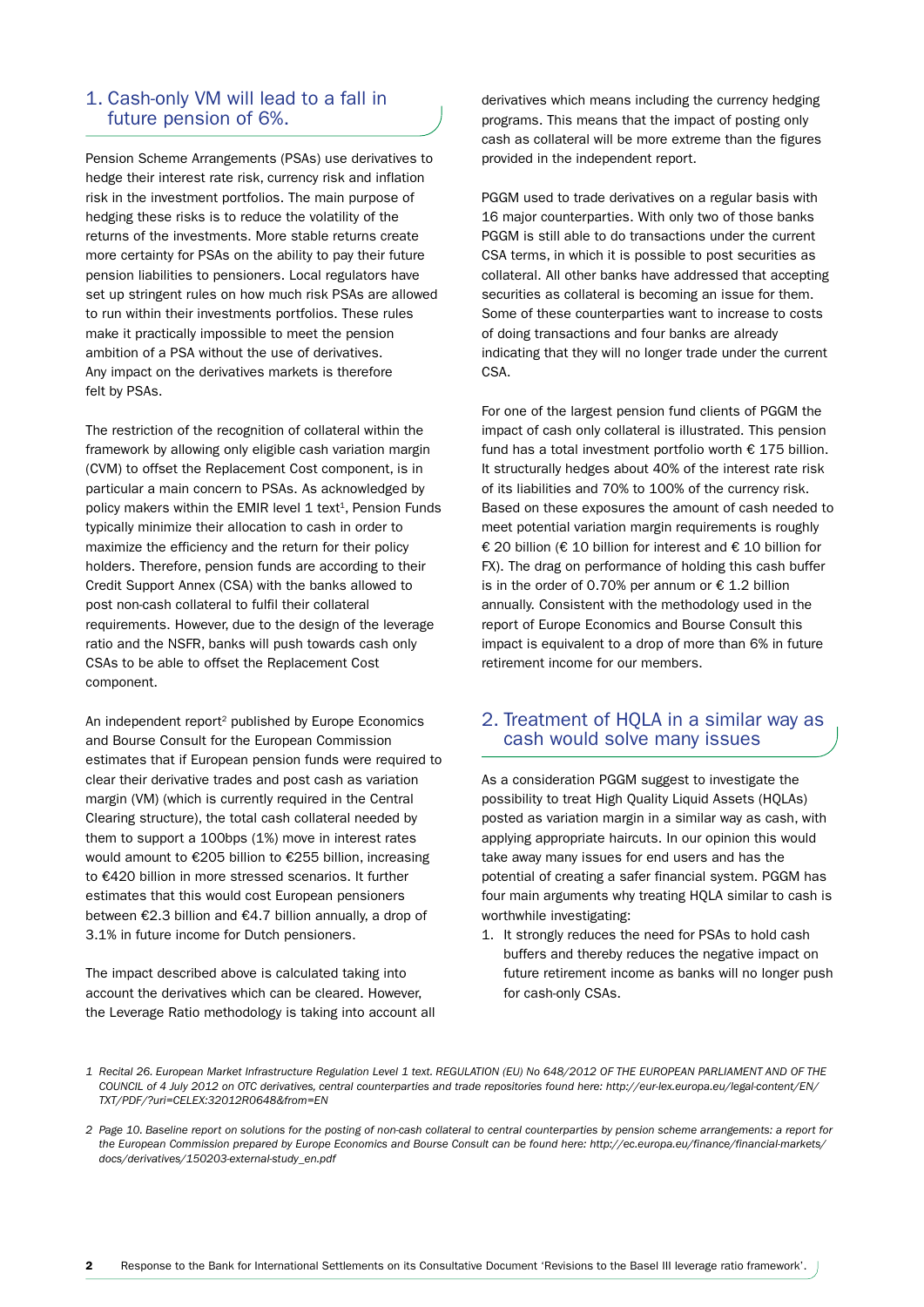- 2. It will increase the liquidity of HOLA in general, both in the secondary market as in the repo market. The existence of a liquid market for high quality government paper is crucial for the stability of the financial system. It forms an essential part of the safety buffers of banks, but also for CCP's as they need to be able to liquidate Initial Margins quickly and smoothly in case of a default.
- 3. It reduces the liquidity risk of the entire system. Less parties will have the need to sell assets to generate cash. In stressed markets this forced selling will have a pro-cyclical effect and by doing so creating even more stress in the market.
- 4. It helps to facilitate finding a solution for the non-cash VM problem of Central Clearing. When cash and HQLA are treated similar it becomes more likely that more institutions will accept HQLA as VM, making it easier for CCPs to pass through HQLA received as VM. A solution for the cash-VM problem opens the door for PSAs to Central Clearing so that they can also benefit from the advantages of Central Clearing.

In addition, PGGM would like to take the opportunity to explain that for institutions that have no direct access to a central bank, 'cash' is not safer than high quality government paper. For most non-bank institutions (e.g. corporates and PSAs) cash is equivalent to money on an unsecured bank account at a commercial bank. It is not regarded as prudent behavior to hold large amounts of cash at a bank account. These institutions

prefer to hold short dated government paper instead. The conceptual idea that cash is more safe than HQLA might be defendable for banks but it is certainly not true for non-banks. PGGM kindly asks the European Commission to take this point into consideration as the overall objective of regulation should be to make the entire financial system safer and not to focus on banks in isolation.

## 3. SA-CCR methodology is overly punitive for hedging programs of pension funds

PGGM's (potential) clearing members have informed us that the proposed SA-CCR methodology has a large impact on capital requirements for client clearing where the client has a large directional portfolio. Clearing members have calculated that in PGGM's case the capital required will roughly be four times bigger than under the current CEM model.

Below the impact of the SA-CCR model vis-à-vis the CEM methodology is shown for a sample portfolio. It can be seen that the capital required for a directional portfolio is substantially higher under the SA-CCR methodology in which the Initial Margin received is not permitted to reduce the Client Members PFE compared to the CEM model.

| Titel            |                       |              |               |                    |                           |                           |
|------------------|-----------------------|--------------|---------------|--------------------|---------------------------|---------------------------|
| <b>Portfolio</b> | <b>Gross Notional</b> | <b>DV01</b>  | $IM$ (EUR)    | <b>CEM Net PFE</b> | <b>EAD (SACCR exc IM)</b> | <b>EAD (SACCR inc IM)</b> |
| 15y              | € 3,600,000,000       | € 5,050,569  | £ 231,473,456 | € 21,600,000       | € 56,096,708              | € 5,352,892               |
| 25y              | € 2,300,000,000       | € 4,971,556  | £247,427,084  | € 13,800,000       | €48,478,802               | € 3,495,509               |
| 30y              | € 2,000,000,000       | € 5,013,431  | £259,806,305  | € 12,000,000       | €45,900,935               | € 2,968,426               |
| <b>Combined</b>  | € 7,900,000,000       | € 15,035,556 | £765,609,994  | €47,400,000        | € 150,476,445             | € 10,889,165              |

Source: Barclays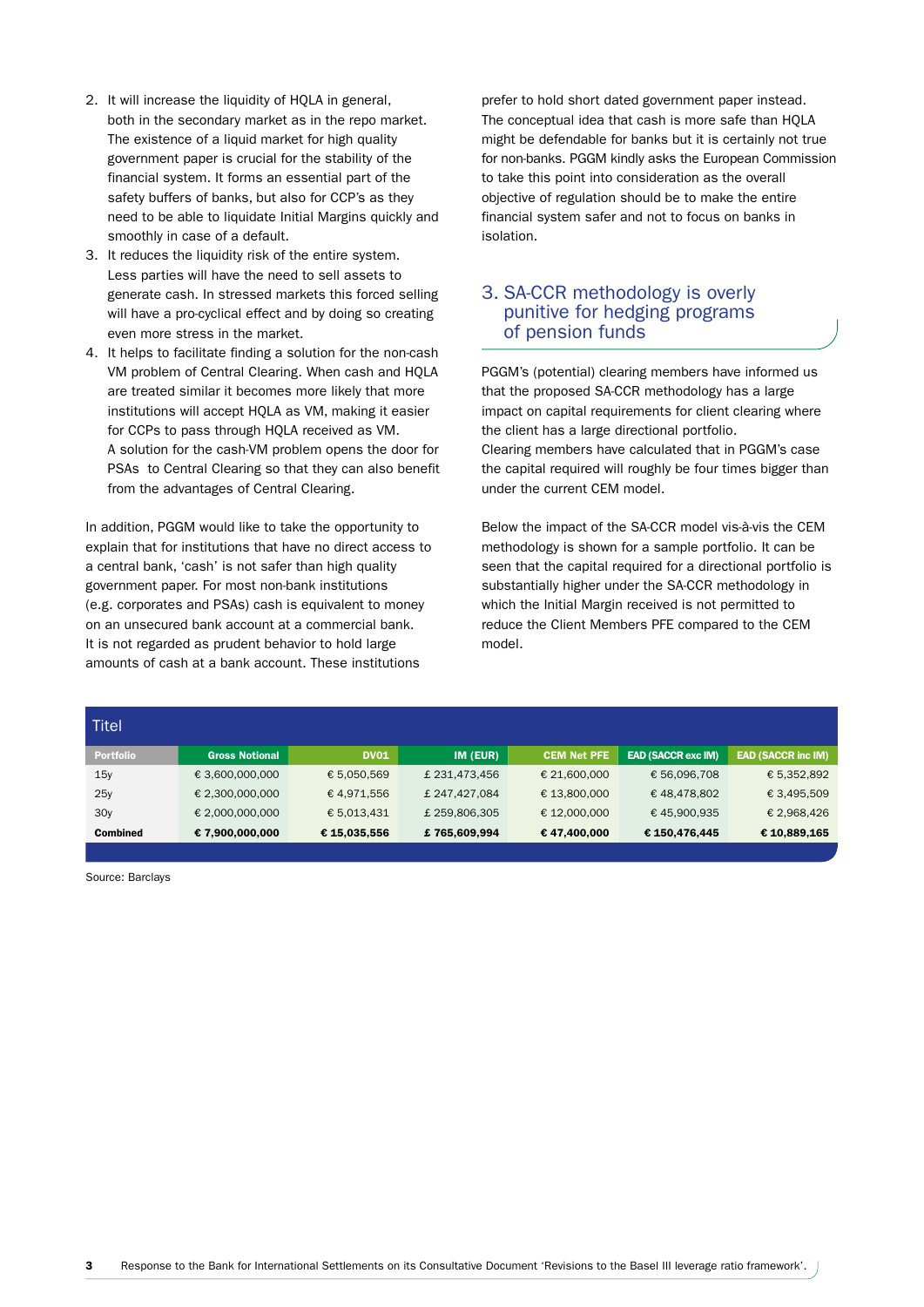It is difficult to see why Initial Margins are not allowed to reduce the PFE in the leverage ratio. Initial Margins have a very clear objective: it reduces the risks in case a counterparty goes into default. Therefore, Initial Margins that consist of high quality securities, which are fully segregated and unencumbered should be able to reduce the counterparty exposures. Please be aware that Initial Margins posted by pension funds do meet these criteria. Again, not allowing clearing members to use Initial Margins to reduce their capital requirements under the leverage ratio calculations makes client clearing unnecessary expensive and the cost of these capital requirements will be borne by end users.

Substantially increasing the cost of hedging has multiple negative effects which the Basel Committee should take into consideration when designing an appropriate methodology:

- If client clearing becomes too unattractive for institutions to offer as a service, the number of institutions willing to offer this service will decline, creating a highly concentrated market where most risks are with a handful of players. We believe this is opposite to the goal of a safer and more robust financial system.
- $\blacksquare$  The capacity of the market to offer client clearing services to end users like pension funds might not be large enough. We are concerned whether there are enough clearing members that are willing to offer us trading limits which are large enough to cover PGGM's entire interest rate portfolio. This is certainly a big concern for the pension fund industry in total.
- The hedging programs of PSAs are one directional by nature, but this does not automatically mean that these positions create additional risk to the system as a whole. Pension funds hedge their risks to dampen the volatility of their returns. Stable returns enlarge the certainty about future pension payments. This creates the possibility for pension funds to act as long term investors and be a stabilizing factor in financial markets. Without hedging programs pension funds will much sooner be forced to sell assets in already stressed markets.

We would like to ask the Basel Committee to acknowledge the useful purpose of the hedging programs and to take the low risk nature of pension funds into consideration.

## 4. Inflation should be part of the interest rate asset class.

Within the SA-CCR netting is possible within an asset class but not across asset classes. Asset classes are defined to be interest rate, foreign exchange, credit, equity and commodities. One of the instruments which is not explicitly classified within a certain asset class is inflation. We would expect inflation to be treated within the same asset class as interest rates given their strong economic link. The non-cleared margin standards agreed by BCBS and IOSCO treat inflation within the same asset class as interest rates as well. Therefore, we request that regulators make this clear and explicitly state that inflation should be within the same asset class as interest rates for the SA-CCR calculation.

# 5. Repo markets are crucial for financial stability and the leverage ratio rules should support this role.

The high quality government bond repurchase agreement (repo) market plays a crucial role in the well-functioning and smooth running of financial markets by providing access to liquidity and allowing market participants to transform securities into cash. PGGM believes that the importance of this market will grow as demand for cash increases significantly once mandated central clearing is fully implemented in Europe (because clearing houses only accept cash as VM) and as the leverage ratio and other capital rules come into full force.

However, as a result of the bank capital rules, the cost of running a repo business has increased disproportionately for banks and as such banks' appetite to support this important market is shrinking. We expect this trend to continue. A report published in 2015 by the International Capital Market Association (ICMA) estimates that where the historical bid-offer spreads of short-dated liquid instruments were in the region of 5bps (0.05%) or less, the break-even rate to make the repo business profitable for banks following the introduction of leverage ratio rules is likely to range from 40bps (0.40%) up to potentially 75bps  $(0.75\%)$ <sup>3</sup>. The leverage ratio, NSFR, liquidity coverage ratio and other bank capital rules are expected to have a profound impact on the repo market, resulting in

*<sup>3</sup> Page 11. Perspectives from the eye of the storm: The current state and future evolution of the European repo market published by the International Capital Market Association in November 2015 can be found on the link below: http://www.icmagroup.org/Regulatory-Policy-and-Market-Practice/ short-term-markets/Repo-Markets/icma-european-repo-market-reportsand-white-papers/The-current-state-and-future-evolution-of-the-European-repomarket/*